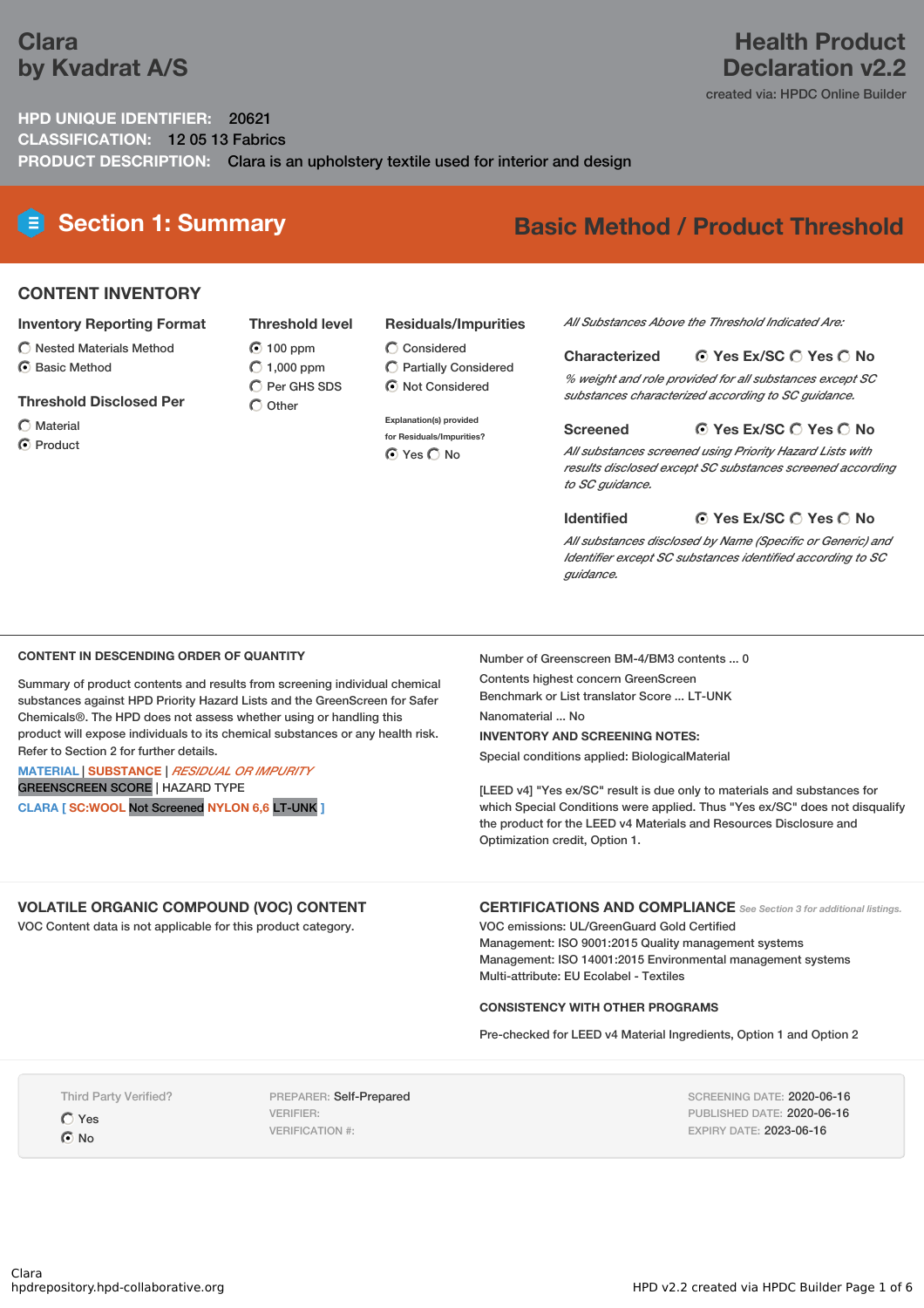This section lists contents in a product based on specific threshold(s) and reports detailed health information including hazards. This *HPD uses the inventory method indicated above, which is one of three possible methods:*

- *Basic Inventory method with Product-level threshold.*
- *Nested Material Inventory method with Product-level threshold*
- *Nested Material Inventory method with individual Material-level thresholds*

Definitions and requirements for the three inventory methods and requirements for each data field can be found in the HPD Open *Standard version 2.1.1, available on the HPDC website at: [www.hpd-collaborative.org/hpd-2-1-1-standard](https://www.hpd-collaborative.org/hpd-2-1-1-standard)*

## **CLARA**

PRODUCT THRESHOLD: 100 ppm RESIDUALS AND IMPURITIES CONSIDERED: No

RESIDUALS AND IMPURITIES NOTES: The residuals/impurities have not been considered as there by our requirements have not been used substances of concern and the textile is produced with a high focus on sustainability in all its processes. The textile follow the EU Ecolabel dye restrictions incl. AZO dye and heavy metal restrictions. No content of formaldehyde. Complies with REACH regulation.

OTHER PRODUCT NOTES: Website link for Clara to see technical specifications and certifications: https://kvadrat.dk/products/2967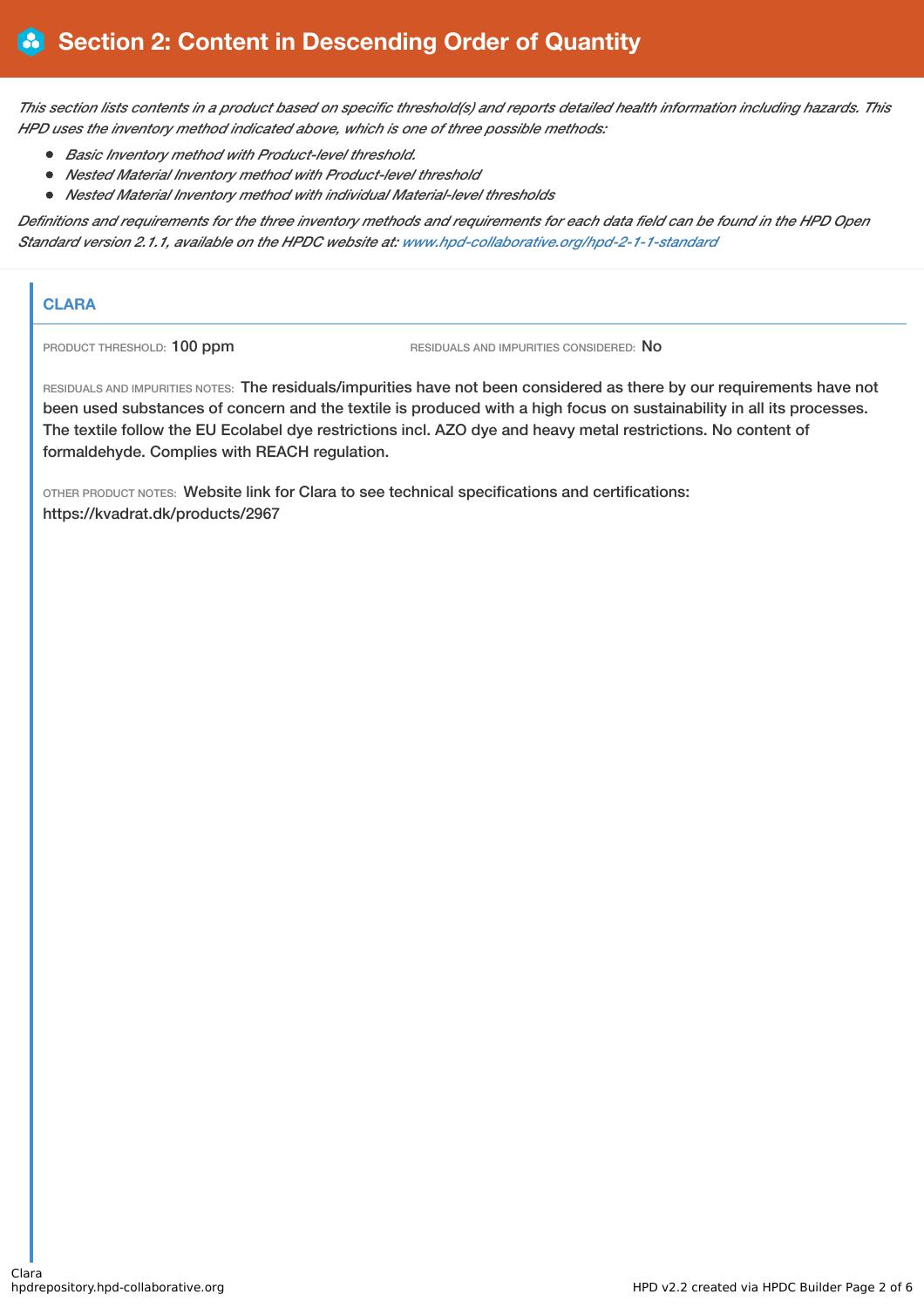| <b>SC:WOOL</b>                                                                                                                                           |                                                                                                                                                                                                                                                                                                                                                                                                                                                                                                                                                          |                                   | <b>ID: SC:Bio</b>                              |
|----------------------------------------------------------------------------------------------------------------------------------------------------------|----------------------------------------------------------------------------------------------------------------------------------------------------------------------------------------------------------------------------------------------------------------------------------------------------------------------------------------------------------------------------------------------------------------------------------------------------------------------------------------------------------------------------------------------------------|-----------------------------------|------------------------------------------------|
|                                                                                                                                                          | HAZARD SCREENING METHOD: Pharos Chemical and Materials Library                                                                                                                                                                                                                                                                                                                                                                                                                                                                                           | HAZARD SCREENING DATE: 2020-06-16 |                                                |
| %: 92,0000                                                                                                                                               | GS: Not Screened                                                                                                                                                                                                                                                                                                                                                                                                                                                                                                                                         | RC: None<br>NANO: No              | SUBSTANCE ROLE: Textile component              |
| <b>HAZARD TYPE</b>                                                                                                                                       | <b>AGENCY AND LIST TITLES</b>                                                                                                                                                                                                                                                                                                                                                                                                                                                                                                                            | WARNINGS                          |                                                |
|                                                                                                                                                          | Hazard Screening not performed                                                                                                                                                                                                                                                                                                                                                                                                                                                                                                                           |                                   |                                                |
| <b>SUBSTANCE NOTES:</b><br>Version: SCBioMats/2018-02-23<br>Category: Animal-based materials<br><b>Identifier: Wool</b><br>materials.<br>ages with grace | This disclosure does not provide information on allergens, hyper-accumulation of metals, production of any toxic substances during<br>normal metabolic activities, pesticides, and other potential hazards or sources of hazards which may be found in certain biological<br>Wool cannot be identified by CAS RN# as it has none. Benefits of wool: Wool is a renewable resource. Wool is very comfortable<br>because of its ability to absorb/give off humidity. Wool is flame retardant. Wool is biodegradable. Wool is naturally soil resistant. Wool |                                   |                                                |
| NYLON 6.6                                                                                                                                                |                                                                                                                                                                                                                                                                                                                                                                                                                                                                                                                                                          |                                   | ID: 32131-17-2                                 |
|                                                                                                                                                          | HAZARD SCREENING METHOD: Pharos Chemical and Materials Library                                                                                                                                                                                                                                                                                                                                                                                                                                                                                           | HAZARD SCREENING DATE: 2020-06-16 |                                                |
| % : 8.0000                                                                                                                                               | GS: LT-UNK                                                                                                                                                                                                                                                                                                                                                                                                                                                                                                                                               | RC: None<br>NANO: No              | SUBSTANCE ROLE: Textile component              |
| <b>HAZARD TYPE</b>                                                                                                                                       | <b>AGENCY AND LIST TITLES</b>                                                                                                                                                                                                                                                                                                                                                                                                                                                                                                                            | <b>WARNINGS</b>                   |                                                |
| None found                                                                                                                                               |                                                                                                                                                                                                                                                                                                                                                                                                                                                                                                                                                          |                                   | No warnings found on HPD Priority Hazard Lists |
| <b>SUBSTANCE NOTES:</b>                                                                                                                                  |                                                                                                                                                                                                                                                                                                                                                                                                                                                                                                                                                          |                                   |                                                |
|                                                                                                                                                          |                                                                                                                                                                                                                                                                                                                                                                                                                                                                                                                                                          |                                   |                                                |
|                                                                                                                                                          |                                                                                                                                                                                                                                                                                                                                                                                                                                                                                                                                                          |                                   |                                                |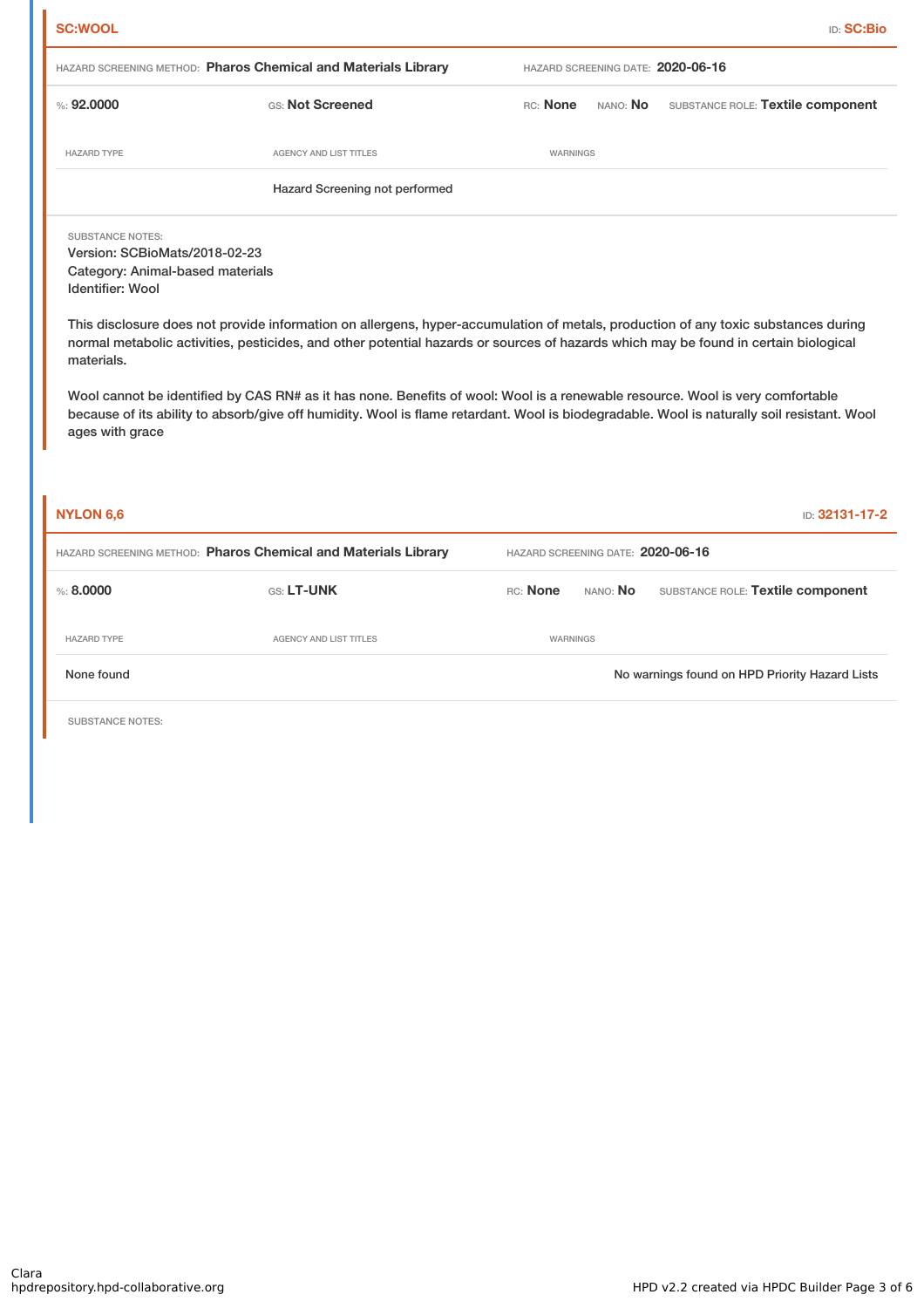This section lists applicable certification and standards compliance information for VOC emissions and VOC content. Other types of *health or environmental performance testing or certifications completed for the product may be provided.*

| <b>VOC EMISSIONS</b>                                                                                                                                                                                                                                                                                                | <b>UL/GreenGuard Gold Certified</b>                                                                                                   |                                                         |                                                         |  |
|---------------------------------------------------------------------------------------------------------------------------------------------------------------------------------------------------------------------------------------------------------------------------------------------------------------------|---------------------------------------------------------------------------------------------------------------------------------------|---------------------------------------------------------|---------------------------------------------------------|--|
| CERTIFYING PARTY: Third Party<br>APPLICABLE FACILITIES: Building materials, finishes<br>and furnishings<br><b>CERTIFICATE URL:</b>                                                                                                                                                                                  | <b>ISSUE DATE: 2007-</b><br>06-06                                                                                                     | <b>EXPIRY DATE:</b>                                     | CERTIFIER OR LAB: UL<br>Environment                     |  |
| CERTIFICATION AND COMPLIANCE NOTES: As the Greenguard certification is renewed annually there has not been set an<br>expiry date.                                                                                                                                                                                   |                                                                                                                                       |                                                         |                                                         |  |
| <b>MANAGEMENT</b>                                                                                                                                                                                                                                                                                                   | ISO 9001:2015 Quality management systems                                                                                              |                                                         |                                                         |  |
| CERTIFYING PARTY: Third Party<br>APPLICABLE FACILITIES: AII<br><b>CERTIFICATE URL:</b>                                                                                                                                                                                                                              | <b>ISSUE DATE: 2013-</b><br>$10 - 08$                                                                                                 | <b>EXPIRY DATE:</b>                                     | CERTIFIER OR LAB: Alcumus<br><b>ISOQAR</b>              |  |
| CERTIFICATION AND COMPLIANCE NOTES: Certificate is renewed every third year.                                                                                                                                                                                                                                        |                                                                                                                                       |                                                         |                                                         |  |
| <b>MANAGEMENT</b>                                                                                                                                                                                                                                                                                                   | ISO 14001:2015 Environmental management systems                                                                                       |                                                         |                                                         |  |
| CERTIFYING PARTY: Third Party<br><b>APPLICABLE FACILITIES: AII</b><br><b>CERTIFICATE URL:</b>                                                                                                                                                                                                                       | <b>ISSUE DATE: 2017-</b><br>$06 - 16$                                                                                                 | <b>EXPIRY DATE:</b>                                     | CERTIFIER OR LAB: Alcumus<br><b>ISOQAR</b>              |  |
| CERTIFICATION AND COMPLIANCE NOTES: Certificate is renewed every third year.                                                                                                                                                                                                                                        |                                                                                                                                       |                                                         |                                                         |  |
| <b>MULTI-ATTRIBUTE</b><br><b>EU Ecolabel - Textiles</b>                                                                                                                                                                                                                                                             |                                                                                                                                       |                                                         |                                                         |  |
| CERTIFYING PARTY: Third Party<br><b>APPLICABLE FACILITIES: All</b><br><b>CERTIFICATE URL:</b><br>https://static.kvadrat.dk/assets/pdf/collection/environment/a4/e-<br>2967-seu-ecolabel-certificate.pdf                                                                                                             |                                                                                                                                       | <b>ISSUE DATE:</b><br><b>EXPIRY DATE:</b><br>2019-06-20 | <b>CERTIFIER OR LAB:</b><br><b>Ecolabelling Denmark</b> |  |
| CERTIFICATION AND COMPLIANCE NOTES: The EU-Ecolabel's criteria are revised approximately every 4-5 years. If new<br>criteria apply to the textile we will renew the certificate, but else the textile is considered certified always once<br>first obtained the certificate. Therefore no expiry date has been set. |                                                                                                                                       |                                                         |                                                         |  |
| <b>MULTI-ATTRIBUTE</b>                                                                                                                                                                                                                                                                                              | REACH European Union Regulation (EC) 1907/2006 concerning the<br>Registration, Evaluation, Authorization and Restriction of Chemicals |                                                         |                                                         |  |
| CERTIFYING PARTY: Self-declared<br>APPLICABLE FACILITIES: All<br>CERTIFICATE URL: https://echa.europa.eu                                                                                                                                                                                                            | ISSUE DATE: 2007-<br>06-01                                                                                                            | <b>EXPIRY DATE:</b>                                     | CERTIFIER OR LAB: <b>none</b>                           |  |
| <b>CERTIFICATION AND COMPLIANCE NOTES:</b>                                                                                                                                                                                                                                                                          |                                                                                                                                       |                                                         |                                                         |  |

# **Section 4: Accessories**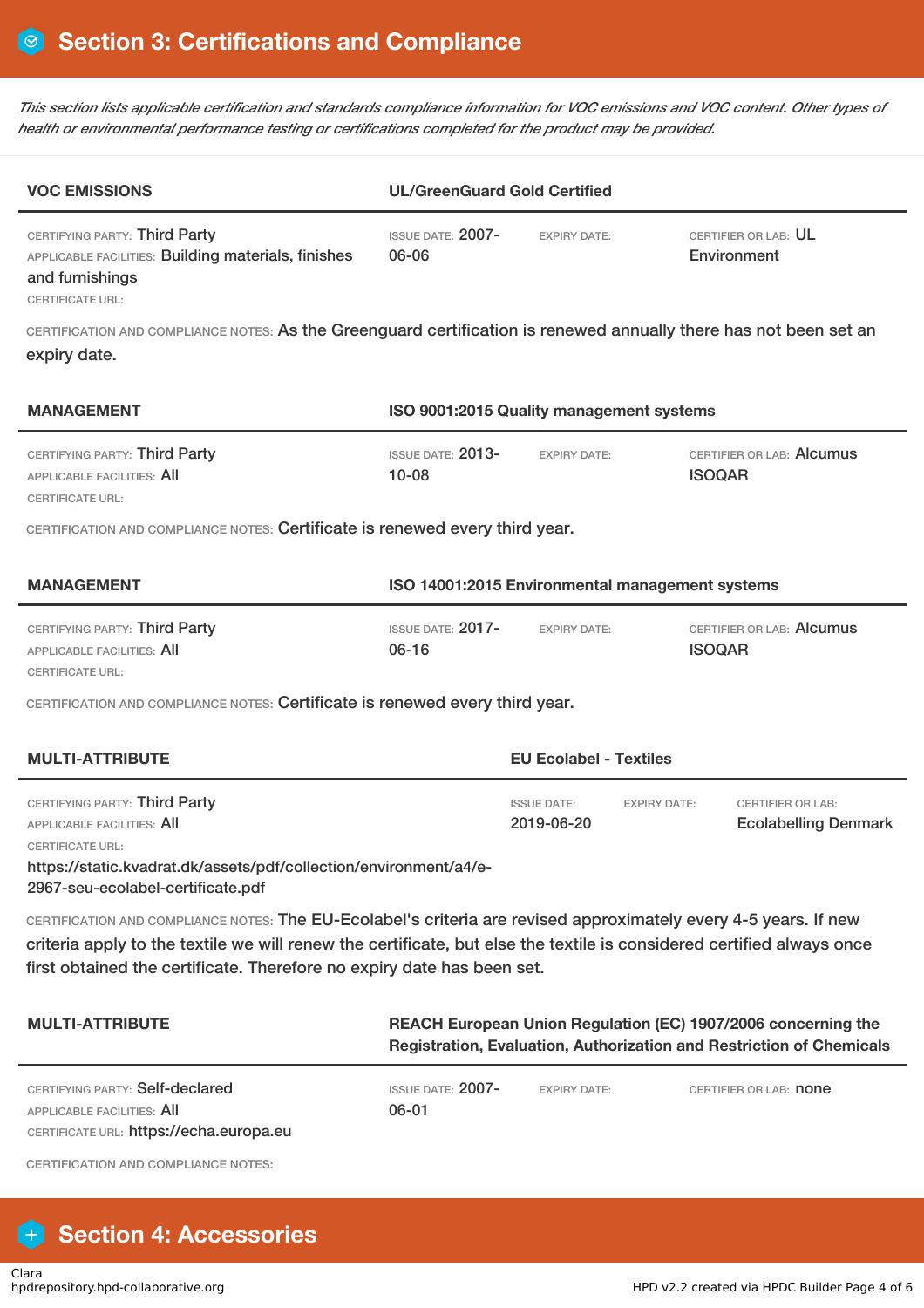This section lists related products or materials that the manufacturer requires or recommends for installation (such as adhesives or fasteners), maintenance, cleaning, or operations. For information relating to the contents of these related products, refer to their *applicable Health Product Declarations, if available.*

No accessories are required for this product.

# **Section 5: General Notes**

Test results for Clara: Abrasion: Approximately 80.000 Martindale rubs, EN ISO 12947. Pilling: Note 4, EN ISO 12945. Lightfastness: Note 5-7, ISO 105-B02. Flame resistance: AS/NZS 3837, BS 5852 Crib 5 (if FR treated), BS 5852, ignition source 3, BS 5852 part 1, EN 1021-1/2, IMO FTP Code 2010: Part 8, NF D 60 013, NFPA 260, UNI 9175 1IM, US Cal. Bull. 117.